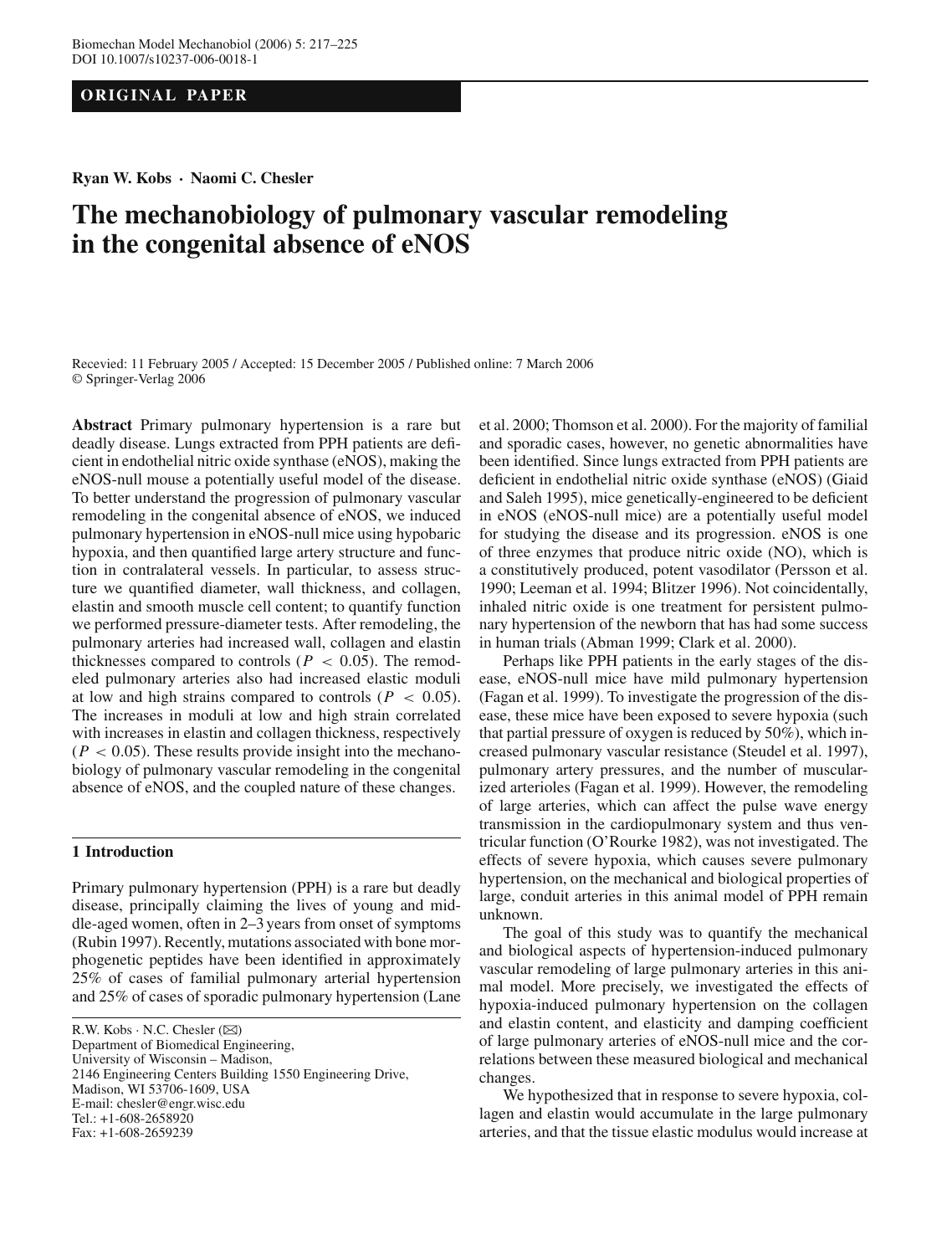low strain due to the increased elastin content and increase at high strain due to the increased collagen content. We tested these hypotheses with quantitative histology on right main pulmonary arteries of eNOS-null mice exposed to 0 (control), 10 and 15 days of severe hypobaric hypoxia, and isolated vessel experiments on left main pulmonary arteries. Once the sequence of mechanical and biological events in the progression of pulmonary vascular remodeling in pulmonary hypertension are better understood, novel treatment options to stop or reverse these coupled changes can be designed.

# **2 Methods**

# 2.1 Animal handling

Twenty-seven male and female eNOS-null mice (B6.129P2- Nos3tm1Unc/J, Jackson Laboratory, Bar Harbor, ME, USA) were divided into three equal groups: 0-day control, 10-day hypoxic, and 15-day hypoxic (five males and four females each group). All mice were between 6 and 8 weeks of age at the end of the 0-, 10- or 15-day experimental protocol. The mice in the 10- and 15-day hypoxic groups were exposed to hypobaric hypoxia in a small altitude (SALT) chamber at the University of Wisconsin Biotron facility. By reducing the barometric pressure from that at sea level (760 mmHg) to that at approximately 17,000 ft elevation (380 mmHg), the partial pressure of  $O_2$  was reduced from approximately 160 mmHg  $(= 21\% \times 760 \,\text{mmHg})$  to 80 mmHg  $(= 21\% \times 380 \,\text{mmHg})$ . Barometric pressure returned to sea level conditions for no more than 30 min once per day for regular animal care and maintenance. Mice were weighed at the end of the exposure period (see Table 2) and euthanized by intraperitoneal injection of 150 mg/kg pentobarbital solution. All protocols and procedures were approved by the University of Wisconsin Institutional Animal Care and Use Committee.

Left and right pulmonary arteries (PAs) were excised between the first and second pulmonary artery bifurcations and placed in fresh Dulbecco's phosphate buffered saline solution (PBS, without calcium chloride or magnesium chloride, Sigma Chemical Co., St. Louis, MO, USA). The right PA was preserved for histology in frozen sections without pressurization or fixing as done previously (Kobs et al. 2005). The left PA was mounted in an arteriograph system for mechanical testing.

## 2.2 Histology and quantitative image analysis

Histological staining and measurement of wall thickness, collagen, elastin and smooth muscle cell (SMC) content in isolated right main pulmonary arteries were performed as previously described (Kobs et al. 2005). Briefly, each vessel was slow frozen in tissue freezing medium surrounded by 2-methyl butane cooled by liquid nitrogen without pressurization or chemical fixation. At least two  $5 \mu m$  sections were cut at  $-20^{\circ}$ C on a cryostat from the proximal and distal ends of each vessel for each assay. These sections were stained with Verhoff Van Geisen (VVG) solution to identify elastin, picro-sirius red (SR) to identify collagen, and hematoxylin to measure intimal-to-adventitial wall thickness. For the VVG and SR stains, two representative fields of view (FOV) were chosen for each location (proximal or distal) by a single observer blinded to the experimental condition. The area positive for protein was identified by color thres-

holding in the FOV and compared to the total tissue area to produce a percent protein in the artery wall. The percent of SMC in the wall was indirectly quantified as the difference between total tissue and percent elastin plus percent collagen. That is,  $%MC = 100\% - (\%$ elastin + %collagen). Wall thickness was measured with line measurement tools by averaging ten equally spaced positions around the whole vessel circumference for each location (proximal or distal). These measurements were also taken by a single individual blinded to the experimental condition.

For the collagen, elastin and SMC percentages and wall thickness measurements, no significant differences were found between the proximal and distal locations. Therefore, proximal and distal data for each vessel were pooled to generate a length-wise average for each measurement. Collagen, elastin or SMC thickness or content were computed as the percent collagen, elastin or SMC respectively, multiplied by the wall thickness for each vessel.

# 2.3 Mechanical testing

Left main pulmonary arteries were mounted in an arteriograph chamber in which vessels can be stretched to in vivo length, pressurized, and visualized by transillumination microscopy (Chesler et al. 2004). PBS was used to fill the arteriograph bath, buffered to maintain a constant pH of 7.4 and heated to 37◦C. Calcium free PBS was used to prevent SMC contraction during testing. Pressure transducers were situated immediately up- and downstream of the vessel. An upstream in-line pressure servomechanism continually adjusted the computed average transmural pressure via computer control (LabVIEW, National Instruments, Austin, TX, USA).

Immediately after mounting, the left PA was pressurized to 5 mmHg and its unstretched length was measured sutureto-suture. The vessel was then stretched 140% to approximate in vivo axial length as measured by microcomputed tomography in representative animals exposed to 0-, 10- and 15-days of hypoxia ( $n = 3$  at each timepoint, data not shown). The vessel was allowed to equilibrate in PBS at 37◦C for 60 min, after which it was mechanically preconditioned by cycling the pressure five times from 5 to 60 mmHg at 0.014 Hz. The response was repeatable after the third cycle in general. The fifth cycle of data was used to measure mechanical properties under dynamic loading conditions: dynamic circumferential moduli at low and high strain and the pulse damping coefficient. To measure mechanical properties under static loading conditions, the vessel was subjected to seven pressure steps; these were from 5 to 10, 20, 30, 40, 50, 60, and again to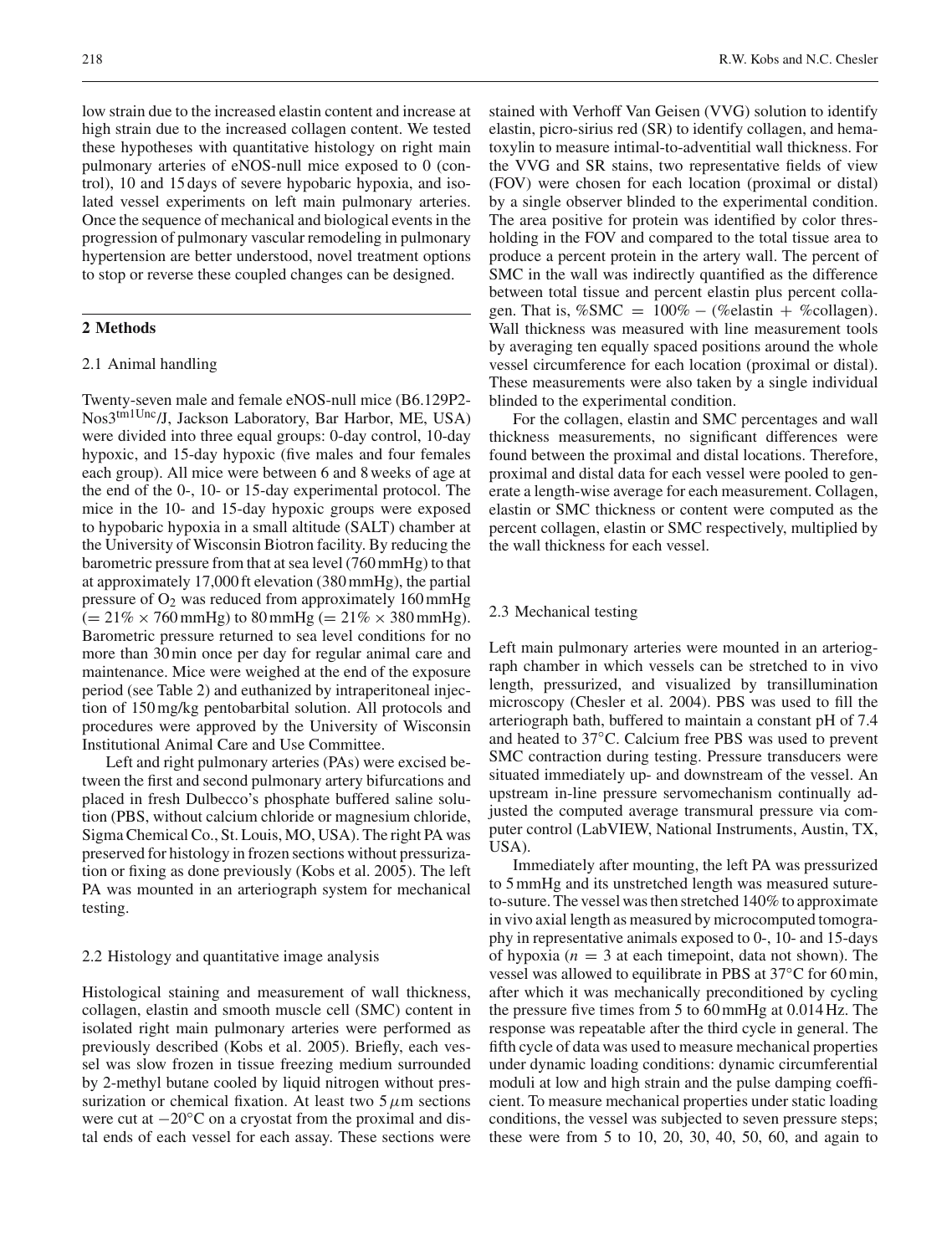10 mmHg for 45 s each. Steps were separated by ten times the step duration  $(450 s)$  of rest at  $5 mmHg$  to allow tissue recovery from previous steps (Lakes 1998). Inner diameter and left and right wall thicknesses were continuously optically measured by a video dimension analyzer (Living Systems Instrumentation, Burlington, VT, USA); these data as well as upstream and downstream pressures were sampled at 1 Hz and saved on a PC for further analysis.

#### 2.4 Calculations

For the purposes of the mechanical analysis, the artery wall is assumed to be incompressible and homogeneous. Using the thin wall assumption, which is valid for radius to wall thickness (WT) ratio greater than 10, circumferential wall stress (σ) was calculated according to:

$$
\sigma = \frac{\text{ID}}{2\text{WT}} P,
$$

where  $P$  is the transmural pressure, ID is the inner diameter and WT is based on the optically (not histologically) measured value. Circumferential strain (*e*) was calculated using Green's formulation for large deformations (Fung 1993) based on circumferential stretch  $(\lambda)$ , which is the ratio of pressure-dependent, deformed circumference  $(\pi$  OD) to circumference at the baseline pressure of  $5 \text{ mmHg} (\pi \text{OD}_5)$ :

$$
e = \frac{1}{2}(\lambda^2 - 1)
$$
, where  $\lambda = \frac{\pi OD}{\pi OD_5} = \frac{OD}{OD_5}$ 

Unlike thick-walled arteries, pulmonary arteries are prone to collapse at zero transmural pressure; thus, a non-zero baseline pressure is typically used (Faury et al. 1999). Collapse is to be avoided since it is likely to damage endothelial cells. Thus, the vessel state at 5 mmHg was used as an approximation of the unloaded state, which was used as the reference state in all calculations.

The static stretch response of the vessel was analyzed isochronally, 15 s into the pressure step. Two dynamic circumferential elastic moduli were calculated from the average inflation/deflation slope of the stress-strain curve: the low strain tangent ( $E_{\text{low strain}}$ ) and the high strain tangent (*E*high strain) (see Fig. 1). The damping coefficient was also calculated from the dynamic-loading stress-strain relationship. First, the strain (*e*tan) at the point in the stress–strain curve where the rate of change of the slope was a maximum was identified. Then, the stress difference between inflation and deflation at this point ( $\Delta \sigma_{tan}$ ) was calculated. The stress difference between the maximum and minimum stress values ( $\Delta \sigma_{\text{max}}$ ) was also calculated for each curve. Finally, the damping coefficient d (see Fig. 1) was computed as  $\Delta\sigma_{tan}/\Delta\sigma_{max}$  as in (Kobs et al. 2005). For all calculations, the pressure-dependent wall thickness values WT were derived from conservation of mass assuming no axial extension and the optically measured wall thickness value at 60 mmHg (Faury et al. 1999).



**Fig. 1** Representative PA dynamic stress-strain curve (15-day) showing elastic moduli (*E*low strain and *E*high strain) and damping coefficient (*d*). See text for details

## 2.5 Statistics

250

ANOVA models were used to examine differences in collagen, elastin, SMC and wall thicknesses and vessel dynamic behavior between the experimental groups (0-, 10- and 15-day). Repeated measures ANOVA models were used to examine differences in collagen, elastin and SMC percent and vessel static behavior between the experimental groups. All results are presented as mean  $\pm$  standard deviation.

Analyses of correlation between the mechanical and biological endpoints were performed using non-parametric Spearman's rank correlation coefficient. The regression analysis coefficient of determination  $(R^2)$  is reported to reflect the linearity of the correlative relationships; Spearman's correlation coefficient  $(r<sub>s</sub>)$  and its associated  $P$  value (if significant) is reported to reflect the trends in the data. For each significant test, a general two-sided significance level of 5% was applied. All statistical analyses were performed using SAS software (SAS Institute Inc., Cary, NC, USA) version 8.1.

# **3 Results**

#### 3.1 Histology and quantitative image analysis

Representative images of control and 10-day hypoxic vessels stained for VVG and SR are shown in Fig. 2. Average percentages of collagen, elastin and SMC in the artery wall of the 0-, 10- and 15-day groups are given in Table 1. While the percent elastin in the arterial wall did not significantly change with hypoxia, the percent collagen did (*P* < 0.05 for both 10-day versus control and 15-day versus control). Percent SMC at 10 days was significantly lower than at 0 days ( $P < 0.05$ ).

Collagen, elastin, and SMC thicknesses (percent protein content multiplied by wall thickness for a given vessel) also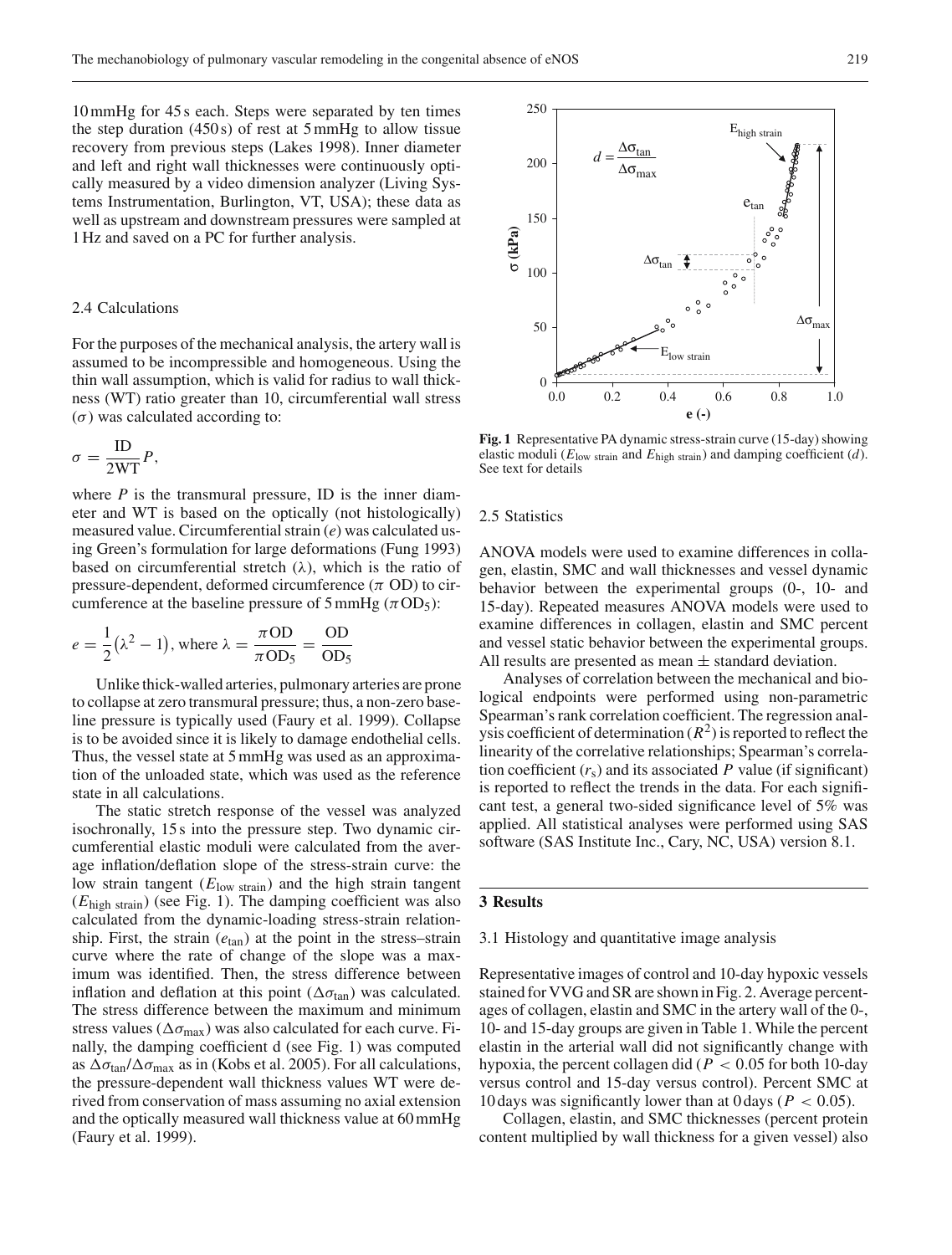

**Fig. 2** Representative images of elastin and collagen staining in PAs of eNOS-null mice. **a, b** VVG staining for elastin, which appears *black*; **c, d** SR staining for collagen, which appears *red*. **a, c** 0-day control; **b, d** 10-day hypoxia vessels. *Scale bar* is  $20 \mu$ m for all images

**Table 1** Quantitative histology results for right pulmonary arteries of eNOS-null mice exposed to 0-, 10- and 15-days of hypobaric hypoxia

|                              | $0$ -day      | $10$ -day         | $15$ -day         |
|------------------------------|---------------|-------------------|-------------------|
| Percent elastin              | $31 \pm 2\%$  | $31 \pm 3$ %      | $29 \pm 3$ %      |
| Percent collagen             | $48 \pm 6\%$  | $56 \pm 5\%$ *    | $55 \pm 2\%$ *    |
| Percent SMC                  | $20 \pm 6\%$  | $13 \pm 5\%$ *    | $16 \pm 4\%$      |
| Elastin thickness $(\mu m)$  | $5.6 \pm 0.7$ | $9.4 \pm 1.5***$  | $9.4 \pm 0.9**$   |
| Collagen thickness $(\mu m)$ | $8.7 \pm 1.6$ | $17.3 \pm 2.4***$ | $17.8 \pm 1.6***$ |
| SMC thickness $(\mu m)$      | $3.7 \pm 1.4$ | $3.9 \pm 1.4$     | $5.0 \pm 1.5$     |
| Wall thickness $(\mu m)$     | $18 \pm 3$    | $31 \pm 3^{**}$   | $32 \pm 2^{**}$   |

∗*P* < 0.05 versus 0-day

∗∗*P* < 0.001 versus 0-day

were analyzed for changes with hypoxia. Elastin and collagen thicknesses increased after 10 and 15 days (*P* < 0.001 versus control for both, Table 1) whereas SMC thickness did not. Neither elastin nor collagen thickness increased between 10 and 15 days.

#### 3.2 Mechanical testing

# *3.2.1 Thin wall assumption*

The thin wall assumption was found to be valid under most conditions and pressures, with exceptions at 5 mmHg for 10- and 15-day hypoxic vessels. In particular, at 5 mmHg, the ratios of inner radius to wall thickness for 0-, 10-, and 15-day vessels were  $12.6 \pm 1.8$ ,  $7.8 \pm 1.3$ , and  $7.5 \pm 0.7$ , respectively. As the pressure increased, this ratio increased, validating this assumption above 10 mmHg for both hypoxic groups. At 60 mmHg the ratios for 0-, 10-, and 15-day vessels **Table 2** Mouse body weights, PA axial lengths and optically-measured PA OD and ID  $(\mu m)$  for the 0-, 10-and 15-day groups taken 15 s after each static pressure step and at the initial 5 mmHg resting pressure

|                   | $0$ -day      | $10$ -day        | $15$ -day         |
|-------------------|---------------|------------------|-------------------|
| Body weight (g)   |               |                  |                   |
| Female            | $16 \pm 0.4$  | $14 \pm 0.8^*$   | $15 \pm 0.3$      |
| Male              | $21 \pm 2.0$  | $18 \pm 2.1$     | $20 \pm 1.5$      |
| Axial Length (mm) | $2.3 \pm 0.2$ | $2.8 \pm 0.3$ ** | $3.0 \pm 0.2$ **  |
| $5 \text{ mmHg}$  |               |                  |                   |
| <b>OD</b>         | $491 \pm 21$  | $527 \pm 38$ *   | $534 \pm 33*$     |
| <b>ID</b>         | $445 \pm 21$  | $473 \pm 41$     | $477 \pm 34$      |
| $10 \text{mmHg}$  |               |                  |                   |
| <b>OD</b>         | $547 \pm 24$  | $572 \pm 40$     | $577 \pm 35$      |
| <b>ID</b>         | $506 \pm 23$  | $525 \pm 41$     | $528 \pm 37$      |
| $20 \text{ mmHg}$ |               |                  |                   |
| <b>OD</b>         | $778 \pm 58$  | $687 \pm 48***$  | $679 \pm 38***$   |
| <b>ID</b>         | $740 \pm 61$  | $646 \pm 51***$  | $637 \pm 38^{**}$ |
| $30 \text{mmHg}$  |               |                  |                   |
| <b>OD</b>         | $1033 \pm 64$ | $814 \pm 55***$  | $802 \pm 46***$   |
| <b>ID</b>         | $1001 \pm 66$ | $774 \pm 56***$  | $763 \pm 47***$   |
| $40 \text{mmHg}$  |               |                  |                   |
| <b>OD</b>         | $1113 \pm 58$ | $875 \pm 74***$  | $879 \pm 59^{**}$ |
| <b>ID</b>         | $1085 \pm 59$ | $837 \pm 73***$  | $844 \pm 60**$    |
| $50 \text{mmHg}$  |               |                  |                   |
| <b>OD</b>         | $1141 \pm 60$ | $892 \pm 76***$  | $901 \pm 65***$   |
| ID                | $1115 \pm 60$ | $857 \pm 76***$  | $864 \pm 65***$   |
| $60 \text{mmHg}$  |               |                  |                   |
| <b>OD</b>         | $1159 \pm 63$ | $903 \pm 76$ **  | $912 \pm 67^{**}$ |
| <b>ID</b>         | $1131 \pm 62$ | $869 \pm 77***$  | $877 \pm 67***$   |
| $10 \text{mmHg}$  |               |                  |                   |
| <b>OD</b>         | $546 \pm 25$  | $587 \pm 37***$  | $595 \pm 36***$   |
| ID                | $504 \pm 27$  | $539 \pm 37***$  | $548 \pm 37***$   |

The final step to 10 mmHg (last two rows) was performed to verify the absence of plastic deformation due to the mechanical testing protocol. ∗*P* < 0.05 versus 0-day

∗∗*P* < 0.001 versus 0-day

were  $43.1 \pm 3.1$ ,  $25.5 \pm 3.3$ , and  $24.3 \pm 2.8$ , respectively (see Table 2 for average ID and OD).

## *3.2.2 Static behavior*

Optically-measured main pulmonary artery OD increased significantly with hypoxia and imposed transmural pressure (Table 2). At the baseline pressure of 5 mmHg, the 10- and 15-day hypoxic vessels were 7 and 9% larger in OD than the 0-day vessels, respectively. At the highest transmural pressure of 60 mmHg, the 10- and 15-day hypoxic vessels were 22 and 21% smaller than the 0-day vessels, respectively. The OD measured during a final step to 10 mmHg (the penultimate row in Table 2) were 2% different on average from the OD measured during the first step to 10 mmHg, indicating the absence of plastic deformation during static loading.

The static stretch response of the vessels to steps in pressure measured isochronally was greater in control vessels than hypoxic vessels at all pressures tested (Fig. 3). That is, control vessels always stretched more circumferentially in response to transmural pressure increases than hypoxic vessels. Differences were increasingly significant as the pressure steps increased in magnitude, with the greatest difference at 60 mmHg ( $P < 0.001$ ). There was no significant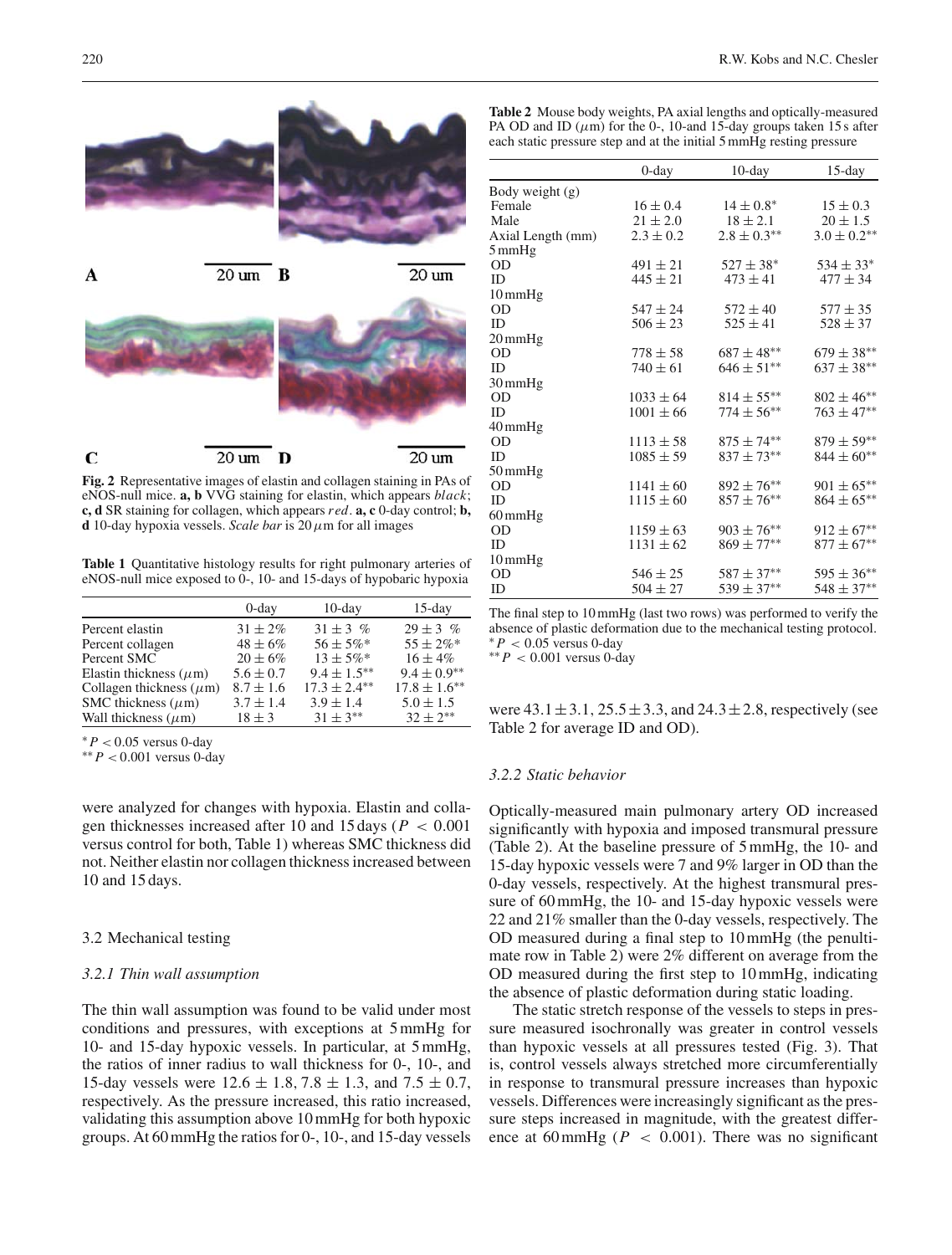

**Fig. 3** Circumferential isochronal stretch ratio for each pressure step (15 s after step) for the 0-, 10- and 15-day groups.  $\dagger P < 0.001$  versus 0-day

difference or trend between the stretch responses of the two hypoxic groups. Hypoxic groups also showed maximum stretch at 40 mmHg whereas control vessels continued to increase stretch with increasing pressure up to 60 mmHg.

#### *3.2.3 Dynamic behavior*

Dynamic circumferential elastic moduli for the 0-, 10- and 15-day vessels were determined at low and high strains. While the two hypoxic groups were not significantly different from each other, both were significantly different from control  $(P < 0.001$ ; Fig. 4). Damping coefficient, which measures the pressure pulse damping capacity or tissue viscoelasticity, was greater in the 15-day group than in the 0-day group  $(P < 0.05; Fig. 4)$ , and no other differences were significant.

# 3.3 Mechanobiological correlations

To assess the presumptive correlative relationships between mechanical–functional and biological–structural indicators of remodeling, *E*low strain was plotted versus elastin thickness and *E*high strain was plotted versus collagen thickness (Fig. 5a, b). To assess the linearity of these relationships, the regression analysis coefficients of determination  $(R^2)$  were measured, and to assess the trends in these relationships, the Spearman's rank correlation coefficients  $(r<sub>s</sub>)$  were measured.

Between  $E_{\text{low strain}}$  and elastin thickness, there was a moderately linear relationship ( $R^2 = 0.49$ ) with a significant trend towards higher modulus with greater elastin thickness  $(r_s = 0.62, P < 0.001)$ . Between  $E_{\text{high strain}}$  and collagen thickness, there was a stronger linearity ( $R^2$  =0.67) with a significant trend towards higher modulus with greater collagen thickness ( $r_s = 0.72$ ,  $P < 0.001$ ).



**Fig. 4** Dynamic mechanical properties for the 0-, 10- and 15-day groups. **a** Elastic modulus at low strain, **b** elastic modulus at high strain, and **c** damping coefficient. \*  $P < 0.05$  versus 0-day;  $\dagger P < 0.001$  versus 0-day

# **4 Discussion**

Our results show that after 10 and 15 days of severe hypoxia, the main PAs of eNOS-null mice accumulate collagen and elastin, and have no change in SMC content. Mechanically, the PAs of eNOS-null mice exposed to hypoxia stretched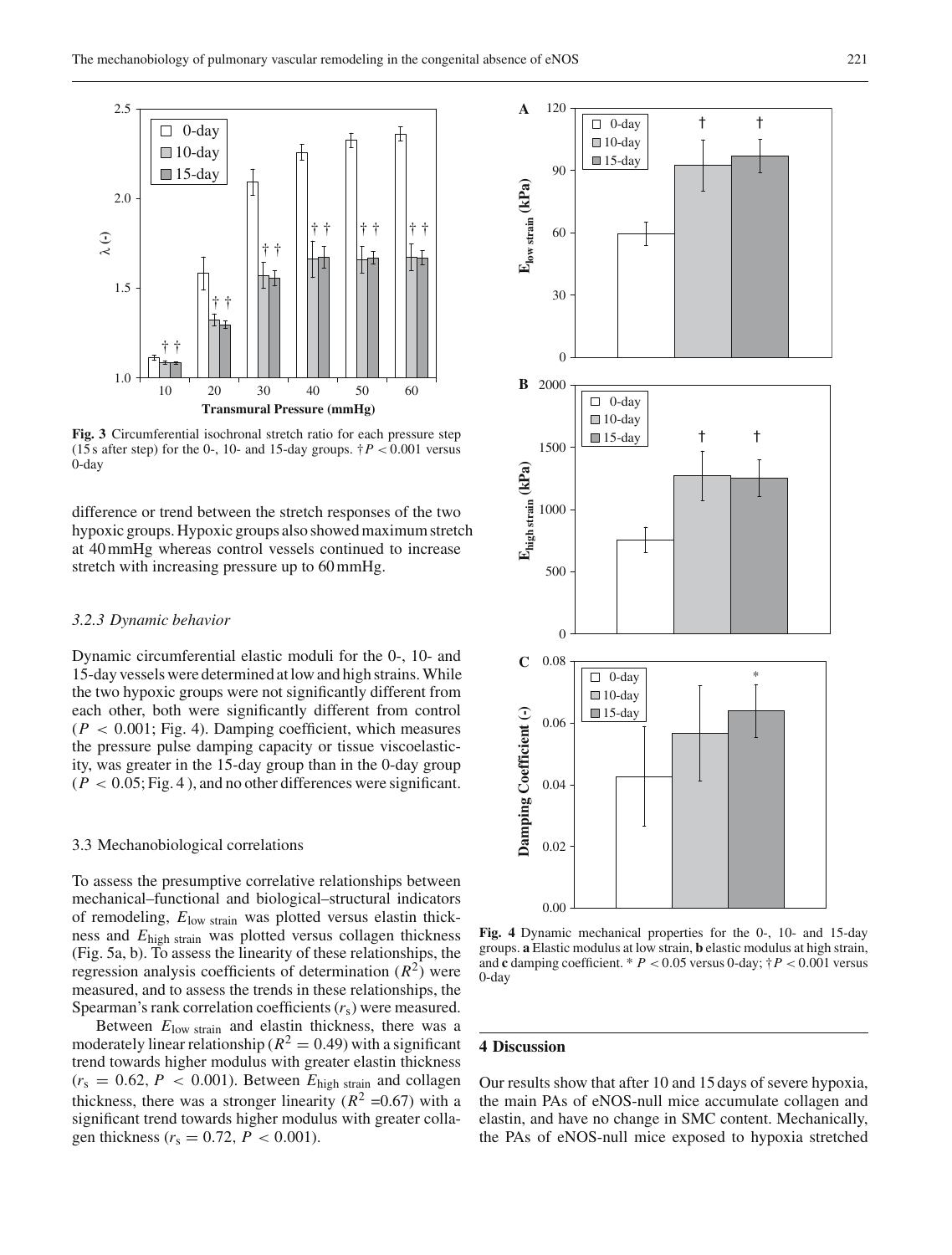

**Fig. 5** Correlations between **a** elastic modulus at low strain and elastin thickness and **b** elastic modulus at high strain and collagen thickness for all vessels.  $R^2$  and  $r_s$  values are provided in both panels.  $\dagger P < 0.001$ 

much less in response to pressure increases, had higher circumferential elastic moduli at all strains, and had higher damping coefficients than control vessels. The increase in low strain elastic modulus correlated with increased elastin thickness; the increase in high strain elastic modulus correlated with increased collagen thickness; and the increase in damping coefficient did not correlate significantly with any histologically measured wall components. These results are discussed in more detail in the following sections.

# 4.1 Histology and quantitative image analysis

As predicted, both collagen and elastin accumulated in response to severe hypertension in the eNOS-null mice. There was no appreciable change in SMC content despite an overall increase in wall thickness. Interestingly, while the amounts or thicknesses of collagen and elastin both increased with hypertension, only the percentage of collagen increased. The percent elastin in the wall remained relatively constant at 30%. Evidently, these structural changes occurred due to the increased solid wall stress created by the hypoxia-induced hypertension. Whereas increased muscularization of small arteries likely accounts for increases in pulmonary vascular resistance with severe hypertension in the eNOS-null mice, increased ECM components in the large arteries may change the pressure pulse transmission characteristics of the vasculature, leading to increased right ventricular workload.

## 4.2 Mechanical properties

## *4.2.1 Static behavior*

In all vessels, circumferential stretch increased with pressure for all pressures tested. Also, vessels exposed to hypertension stretched less at each pressure than those from normoxic controls. More interestingly, in vessels exposed to hypertension, the maximum circumferential stretch was reached at 40 mmHg whereas in normoxic controls circumferential stretch continued to significantly increase with pressure up to 60 mmHg. This finding is significant to vessel function since 40 mmHg is below the hypertensive systolic pressure of approximately 47 mmHg previously measured in eNOSnull mice exposed to two weeks of severe hypoxia (Fagan et al. 1999). A vessel that cannot stretch in response to a pulsatile pressure wave presents an increased resistance to flow (Zamir 2000). Therefore, these changes in circumferential stretch in eNOS-null mouse PAs in response to severe hypoxia may directly affect right ventricular energy requirements and contribute to right ventricular failure.

## *4.2.2 Dynamic behavior*

As measured dynamically, the circumferential elastic moduli of eNOS-null mouse PAs at both low and high strains increased with hypertension. These results correlate with the finding of increased pulmonary vascular stiffness in patients with primary pulmonary hypertension (Laskey et al. 1993). The characterization of elastic moduli at two different positions in the stress–strain curve was an effective method of determining the dynamic mechanical properties of this nonlinear material. It also allowed the correlation of these values with elastin and collagen content, which are primarily loaded under low strains and high strains, respectively. Incremental modulus also has been used to characterize vessel non-linear behavior by segmenting the stress-strain relationship into piece-wise linear relationships (Coulson et al. 2002).

The PA damping coefficient calculated from the dynamic stress-strain curve increased approximately 50% from 0-day vessels to 10- and 15-day hypoxic vessels. Cox also observed damping behavior in canine PAs; qualitatively, damping increased with increasing frequency (from 0.01 to 1 Hz) and decreased with smooth muscle cell activation (Cox 1984). Functionally, higher damping values in the hypoxic vessels indicate more energy dissipation through inelastic mechanisms during systolic pressure loading. Thus, with increased damping, the work required of the right heart increases, adding to the long-term stress on the heart and risk of ischemia.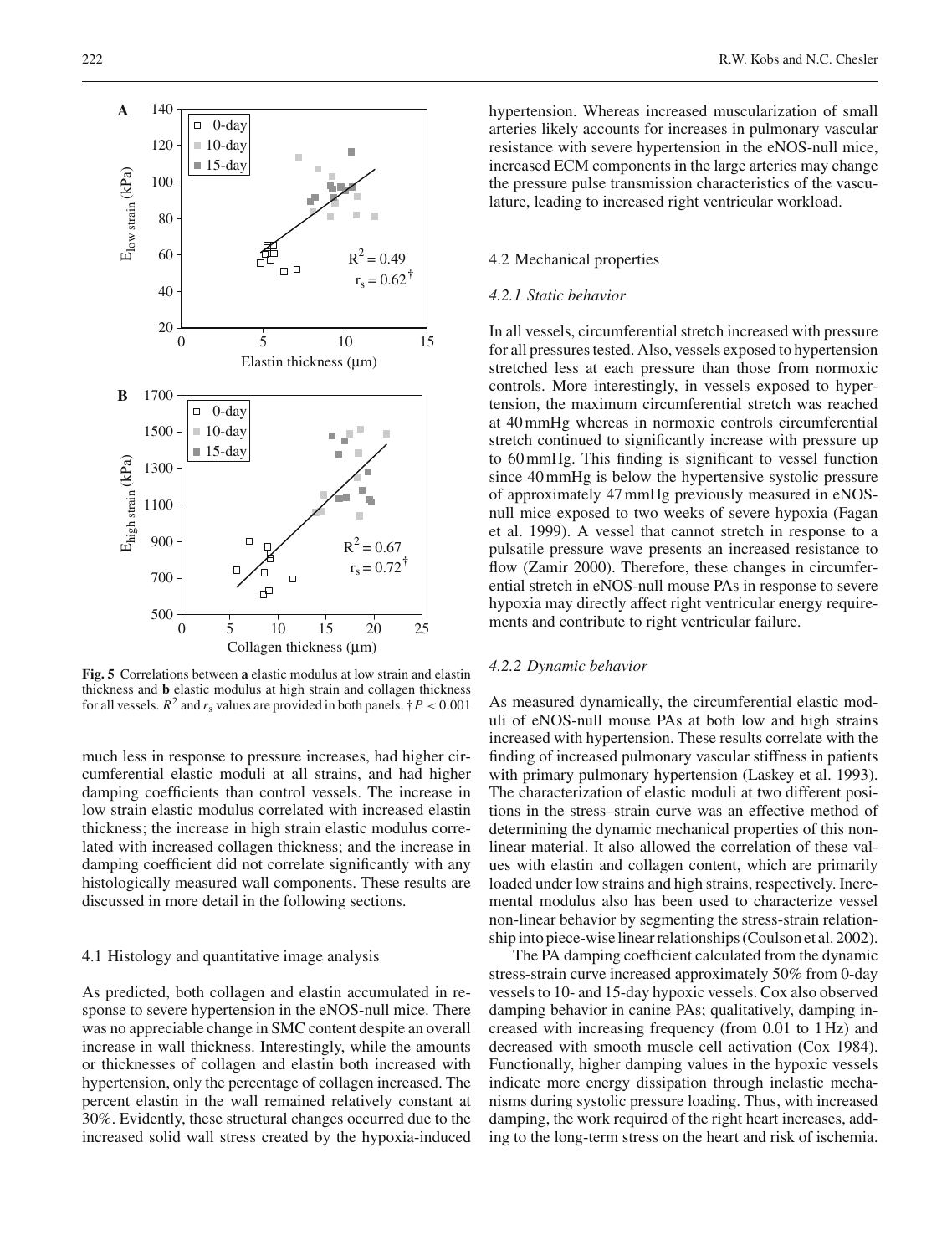

**Fig. 6** Representative images of proteoglycan staining of PAs from eNOS-null mice after **a** 0 and **b** 15 days of hypoxia. Alcian blue stains proteoglycans *blue*; other material stains *pink*. *Scale bar* is 20μm

Both damping and stiffness changes may adversely affect the efficiency of ventricular-vascular coupling.

#### 4.3 Mechanobiological correlations

One advantage of performing both mechanical–functional and biological–structural measurements on contralateral arteries during remodeling is the ability to correlate the mechanical changes with the biological changes. Our structure–function correlations (Fig. 5) support the hypotheses that increased elastic modulus at low strains occurs due to elastin accumulation and that increased elastic modulus at high strains occurs due to collagen accumulation. However, we must add two notes of caution. First, while the structurefunction data from the 0-, 10- and 15-day conditions can be fit by linear regressions, we do not have direct evidence that data from intermediate time points would have intermediate values. That is, after 5 days of hypoxia, it is possible that collagen increases significantly but high strain elastic modulus does not. More data from different conditions are required to conclude that the high strain modulus–collagen thickness and low strain modulus–elastin thickness relationships are linear. Second, we would note that evidence of correlation (even with statistical significance) is not proof of causation. Since four of the six measured variables (low and high strain elastic moduli and collagen and elastin thicknesses) increased with hypoxia, correlations other than those for which we hypothesized causal relationships may have been significant. Experiments in which these mechanical properties are measured both before and after elastin or collagen degradation, such as have been performed in rabbit and dog arteries and veins (Dobrin and Canfield 1977; Kitoh et al. 1993), could address these issues.

Although SMC thickness increased as predicted, it did not correlate with the damping coefficient. Other important structural wall components and characteristics such as proteoglycans, ECM protein cross-linking, smooth muscle cell phenotype and vasoreactivity not measured in this study may be responsible for changes in damping coefficient. Proteoglycans in particular have been shown to contribute to the viscous damping coefficient in articular cartilage (Bader et al. 1992); however, their effects in vascular tissue are less clear. To assess the potential role of proteoglycans in vascular viscoelasticity, we performed a qualitative assay for proteoglycan content with an Alcian blue histological stain, which identifies mucopolysaccharides or glycosaminoglycans. Five specimens in each group (0-, 10- or 15-day) were observed. As shown by representative images (Fig. 6), proteoglycan content is present mostly in the adventitia and did not increase appreciably with hypoxia. Thus, proteoglycan content is unlikely to account for the increase in vascular viscoelasticity that occurs with hypoxia-induced pulmonary hypertension in the PAs of eNOS-null mice.

Based on the correlation between collagen thickness and high strain modulus, therapies that slow collagen synthesis or lead to collagen breakdown – either at the gene- or protein-level – may be effective at decreasing vascular stiffness at hypertensive pressures. In the aorta, some recently synthesized thiazolium compounds that selectively break protein cross-links and thereby reduce collagen stiffness, for example, have been found to decrease age-associated stiffening in monkeys (Vaitkevicius et al. 2001) and diabetesassociated stiffening in rats (Wolffenbuttel et al. 1998). These treatments were also successful in improving ventricularvascular coupling, which may reduce the risk of heart failure.

#### 4.4 Comparison to wild-type mice

The histological changes reported here in eNOS-null mice in response to hypoxia were comparable to those found in wild-type C57BL6 mice (Kobs et al. 2005), which are the genetic background for the eNOS-null strain. That is, in both mouse types, wall thickness, collagen thickness and elastin thickness increased with hypoxia-induced hypertension, and smooth muscle thickness was unchanged. An interesting difference is that in the congenital absence of eNOS, the average wall thickness was smaller at 0 days but not different after 10 or 15 days of hypoxia. Thus, the initial rate of change of wall thickness was faster in the absence of eNOS (from 0 to 10 days) and similar thereafter (from 10 to 15 days).

Analogous mechanical changes occurred in the two mouse types. In the wild-type strain, the tangent elastic modulus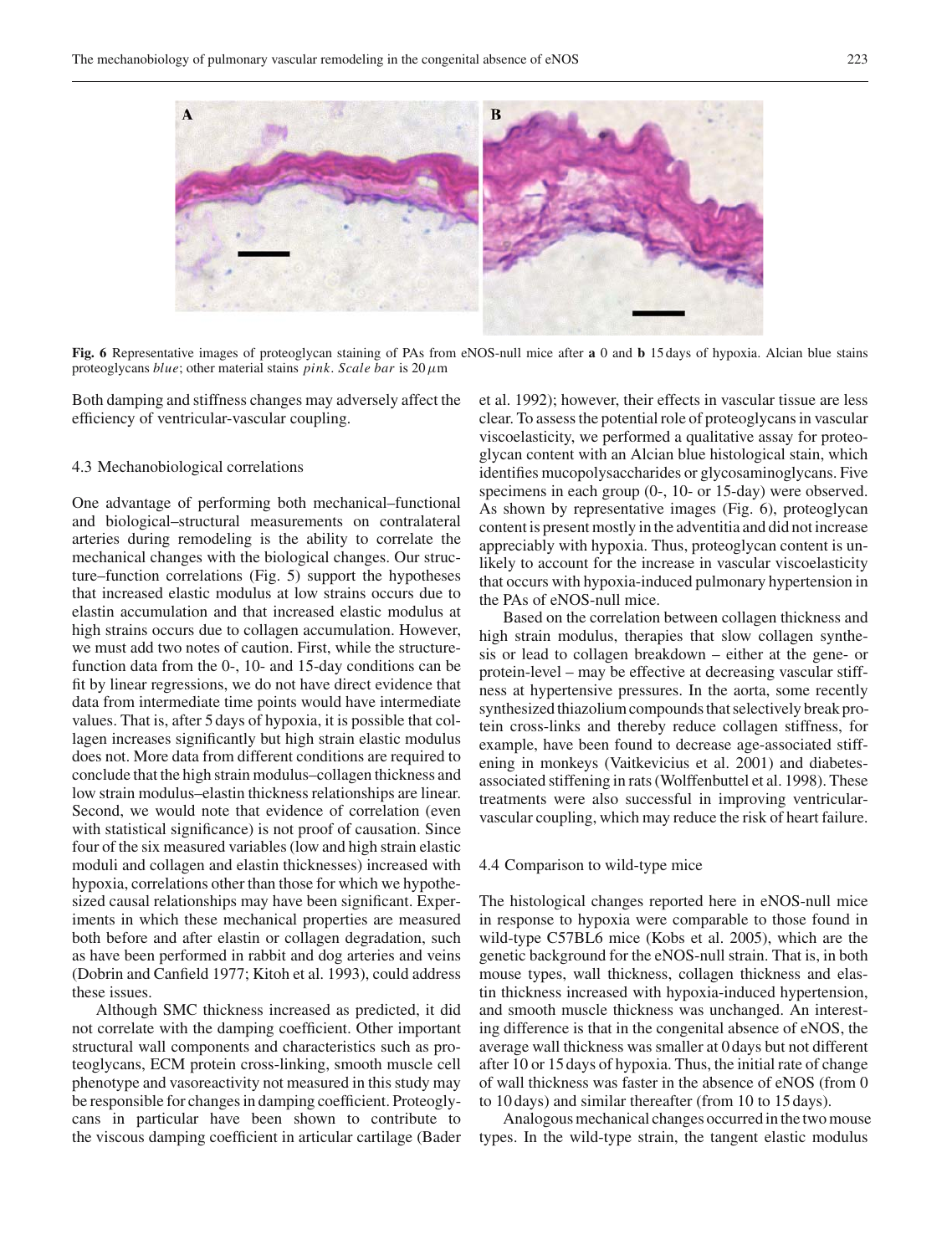increased with 10 and 15 days of exposure to hypoxia, and this increase correlated with the sum of elastin and collagen thickness (Kobs et al. 2005). Also, in the wild-type strain, the damping coefficient increased with hypoxia and did not correlate with smooth muscle cell content. The mechanical data are difficult to compare more precisely between mouse types since the previous and present studies were performed with different axial stretch ratios (1.12 vs. 1.4) and in different static and dynamic pressure ranges (5–25 mmHg vs. 5–60 mmHg). However, preliminary results in the wild-type strain with mechanical testing protocols identical to those used here suggest mechanical differences analogous to the biological ones: that in the congenital absence of eNOS, PAs stretch more at 0 days but are not different after 10 or 15 days of hypoxia (data not shown). Thus, the initial rate of change of static stiffness is faster in the absence of eNOS (from 0 to 10 days) and similar thereafter.

The somewhat confounding normalization of mechanobiological changes between 10 and 15 days may be explained by eNOS uncoupling. That is, under normal conditions, eNOS produces NO; however, under certain conditions, including hypertension (Takimoto et al. 2005) and possibly alveolar hypoxia (Archer et al. 1989, 1993; Chandel et al. 1998), eNOS uncoupling can occur such that eNOS produces more reactive oxygen species (ROS) than NO. In the absence of eNOS, this uncoupling reaction cannot occur, which may be protective of enhanced pathological vascular remodeling. Indeed, reducing ROS has been shown to normalize hypertension-induced remodeling in rat aortas (Pu et al. 2003) and in mice, the congenital absence of eNOS blunted systemic hypertensioninduced left ventricular hypertrophy and dilation (Takimoto et al. 2005). In this case, the competing effects of increased vasoconstriction and decreased ROS production in the absence of eNOS may balance such that the chronic remodeling response is not different than in the presence of eNOS.

Future studies to quantify ROS generation in wild type and eNOS-null mouse lungs before and after chronic exposure to hypoxia are warranted. In addition, it is important to know whether the vascular mechanobiological states measured at 10 and 15 days are representative of those at even longer time points. Finally, these results do not answer the question of whether the eNOS-null mouse is an appropriate animal model of PPH. Our preliminary results suggest that it is not, but this suggestion must await a more quantitative comparison and possibly whole lung vascular mechanobiological studies.

## 4.5 Experimental considerations

In these experiments, we did not measure the residual stress in these arteries or use the zero-stress state as the reference state in the strain calculations. Takamizawa and Hayashi (1987) found that residual stress equalized the radial distribution of wall stress in canine carotid arteries. In rats exposed to 10 days of hypoxia, residual stress measurements on main PAs have shown that the outer wall grew more circumferentially than the inner wall, which also had the effect of equalizing the distribution of stress in the radial direction at the loaded state (Fung and Liu 1991). In these studies, the eNOS-null mouse PAs were thin enough that the radial distribution of stress could be ignored, but future studies to assess radial differences in growth rates in mouse PAs could yield further insight into the biomechanics of pulmonary vascular remodeling.

It was also assumed that mechanical end-effects were small. Since the average length-to-width ratio at 5 mmHg was 5.2:1 (the average suture-to-suture length was  $2.7 \pm 0.4$  mm; the average maximum diameter was  $0.52 \pm 0.04$  mm), it was reasonable to ignore end-effects at low pressures. However, this ratio decreased with increasing pressure as the diameter increased. At 60 mmHg, the average length-to-width ratio was 2.8:1, such that the vessels must be considered constrained by the end sutures. Given the short length and large diameter of the pulmonary artery in vivo, unconstrained test conditions for measuring tissue mechanical properties are not attainable even in principle. Nevertheless, there were no significant correlations or trends when axial length was compared with circumferential stretch within each group (data not shown). This finding suggests that shorter axial length had no significant effect on circumferential deformation or tissue mechanical properties measured in this study.

To perform the mechanical property calculations, we assumed the vessel walls were thin, incompressible, and homogeneous. The thin wall assumption was validated here for all 0-day vessels and 10- and 15-day vessels above 10 mmHg of pressure. The error incurred by using the thin wall stress formulation instead of the thick wall formulation (Timoshenko 1934) was less than 8% for all vessels at 5 mmHg transmural pressure (5.6  $\pm$  0.9%) and less than 2% for all vessels at 60 mmHg (1.7  $\pm$  0.4%). The incompressibility assumption of isolated mouse PAs has been shown to be valid elsewhere (Faury et al. 1999). Vasculature is inherently heterogeneous in the radial direction due to the layered nature of arteries and veins and often heterogeneous in the axial direction. However, the assumption of radial homogeneity is appropriate to a thin-wall analysis and insofar as we measured axial changes in biological properties, no differences were detected.

Finally, tissue injury or damage also may have affected our results. As shown by (von Maltzahn et al. 1984). in bovine carotid arteries, loss of adventitia will reduce the measured elastic modulus in isolated arteries. Extreme care was taken during excision to limit damage due to handling. More importantly, identical techniques were used to harvest right and left PAs; thus the absence of either intimal or adventitial damage that is evident histologically strongly suggests that the mechanically-tested vessels were similarly undamaged.

## **5 Conclusions**

Hypoxia-induced pulmonary hypertension in the congenital absence of eNOS has been shown to induce significant pulmonary artery remodeling by collagen and elastin accumulation. Significant changes in large artery mechanical properties were also demonstrated, and these correlated